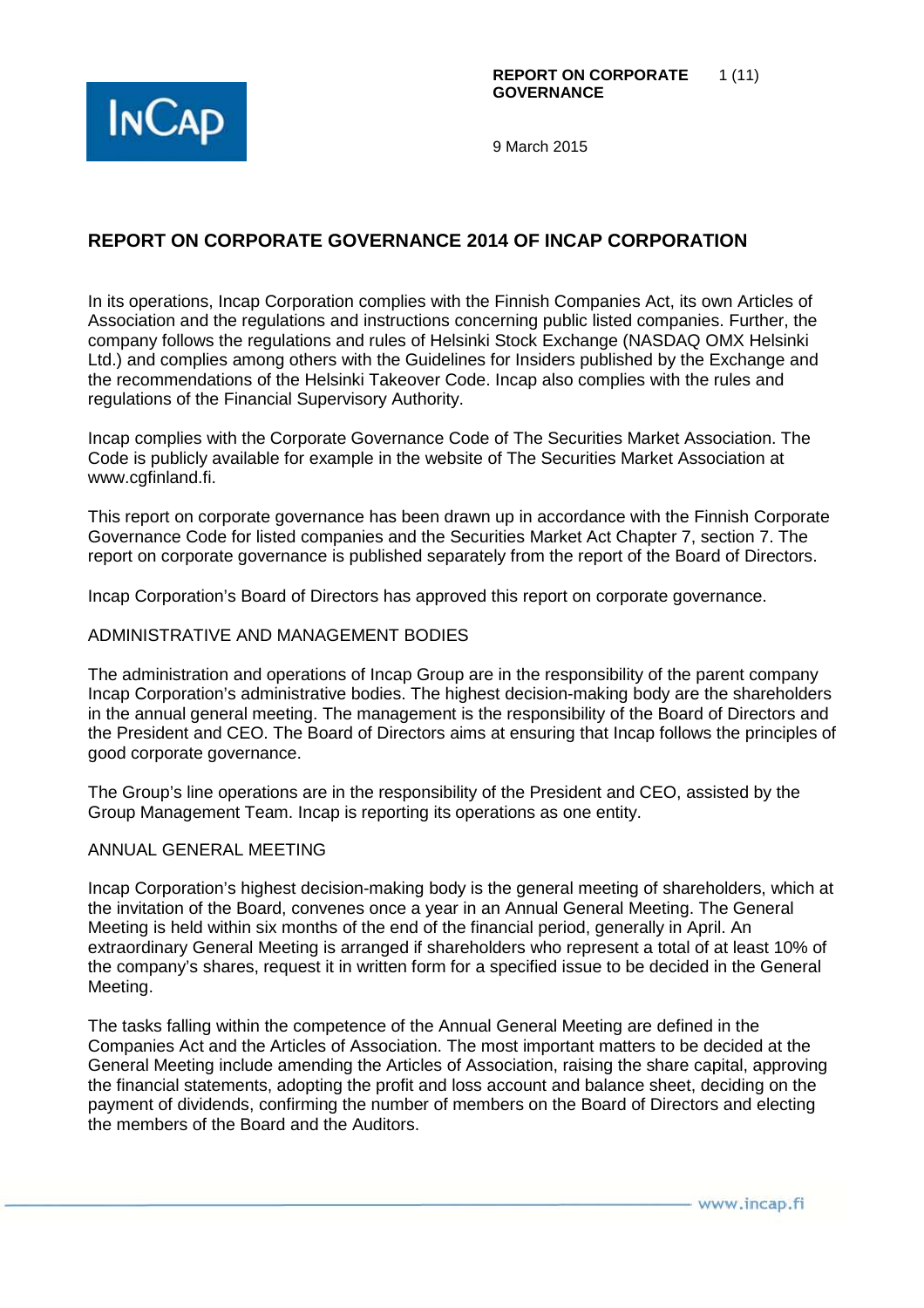

The company announces the agenda for the General Meeting in a Notice of Meeting that is published as a stock exchange release and on the company's website at least 21 days prior to the General Meeting. At the same time, the company publishes the total number of shareholders and votes on the date of the notice, the documents that will be presented to the General Meeting, the proposals of the Board or of another authorised body as well as eventual items that have been included in the agenda without any proposal for a decision to be made. The information is available on the company's website at least until the end of the General Meeting.

The names of the prospective Director candidates announced to the Board of Directors are published in the Notice of Meeting, provided that the candidates are supported by shareholders holding at least 10% of the votes conferred by the shares in the company and provided that the candidates have given their consent to being elected and that the company has received the information in good time so that it can be included in the Notice of Meeting. Candidates that are proposed in corresponding order after the publication of the Notice of Meeting are disclosed separately. The personal information on the candidates is published on the company's website.

The General Meeting is organised in the way that promotes, with the available reasonable means, the shareholders to participate in the meeting and to exercise their ownership rights effectively.

Present at the General Meeting are the President and CEO, the Chairman of the Board of Directors and, if possible, all the members of the Board of Directors. Persons proposed to the Board for the first time participate in the General Meeting that decides on their election, unless there are well-founded reasons for the absence. Also the Auditor is present at the Annual General Meeting.

The minutes of the General Meeting with results of the voting as well as the appendices to the minutes relating to the decisions of the General Meeting shall be published on the company's website within two weeks after the General Meeting.

Incap Corporation's Articles of Association do not contain redemption clauses and the company is not aware of shareholder agreements or agreements restricting the transfer of the company's shares.

> In 2014, the Annual General Meeting was held on 10 April in Helsinki. A total of 21 shareholders participated, representing a total of 61.99 per cent of the company's shares and votes.

An Extraordinary General Meeting was held on 29 October 2014. A total of 13 shareholders participated, representing a total of 28.3 per cent of the company's shares and votes. The Meeting was convened to consider the financial position of the company according to the Limited Liability Companies Act, chapter 20, section 23, paragraph 3, because the equity of Incap Group's parent company had decreased to less than one half of the share capital.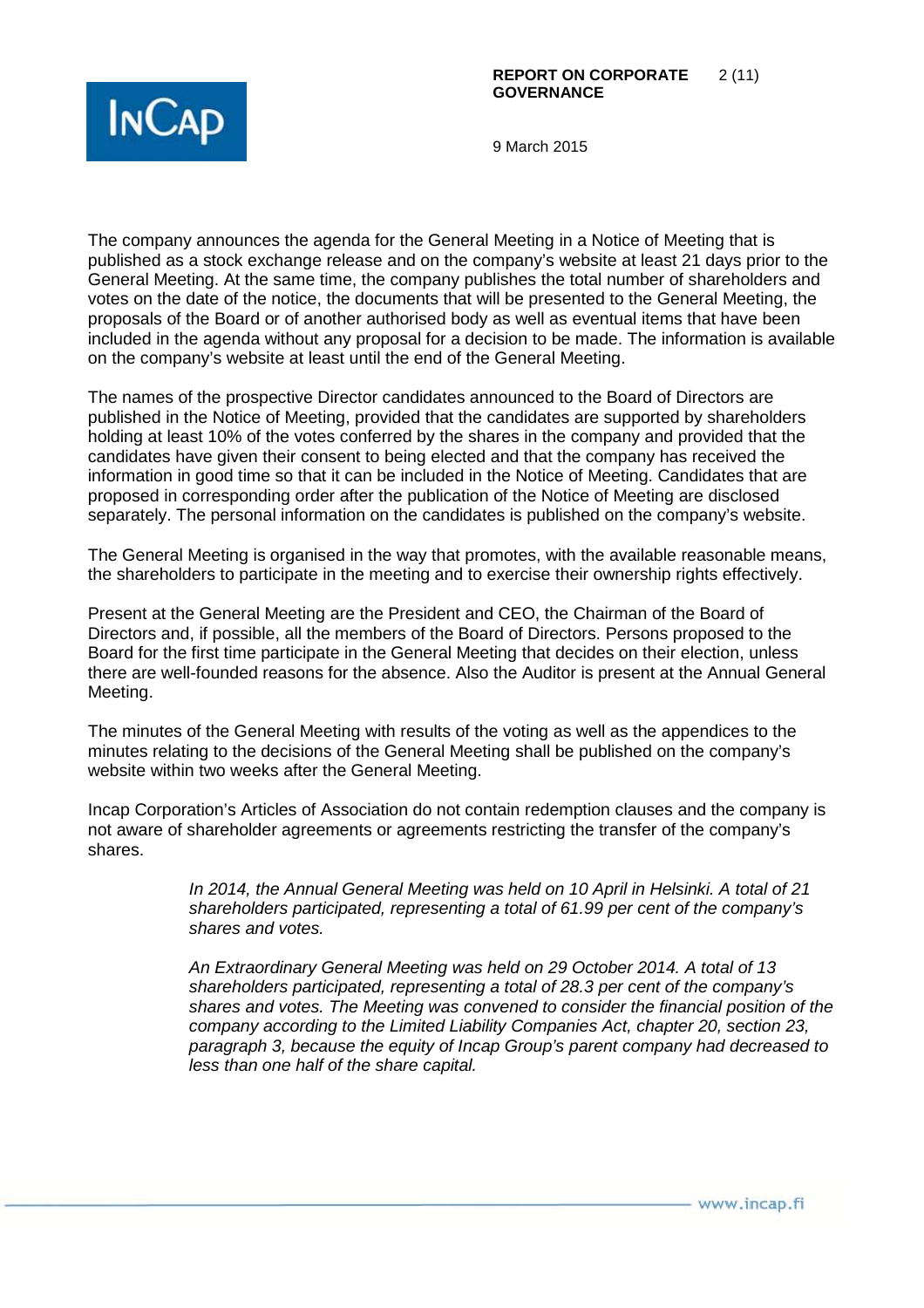

## BOARD OF DIRECTORS

The administration of Incap Corporation and the due arrangement of its operations are attended to by the Board of Directors. The Annual General Meeting determines the number of members on the Board of Directors and elects the Directors. Under the Articles of Association, the Board of Directors shall have from four to seven ordinary members. The term of office for members of the Board of Directors is one year and it commences from the date of the Annual General Meeting at which they are elected and ends at the close of the next Annual General Meeting. Directors can be re-elected.

The Annual General Meeting elects the members of the Board. When the number of Directors and the composition of the Board are decided, the needs of the company's operations and the present development stage of the company shall be taken into consideration with the target to ensure an efficient management of the Board's tasks. Persons to be elected to the Board shall have the qualifications required by the duties and the possibility to devote a sufficient amount of time to the work. Both genders are represented on the Board.

When electing Board members, it is taken into consideration that the majority of the Directors must be independent of the company. In addition, at least two of the Directors representing this majority must be independent of significant shareholders in the company. The Board is evaluating the independence of the members and informs who are independent of the company and who are independent of significant shareholders. For the evaluation of a member's qualifications and independence, a member shall give to the Board adequate information and inform also on the eventual changes in the information.

New members of the Board of Directors are introduced to the company's affairs. The President and CEO is responsible for ensuring that Directors are provided at all times with enough necessary information on the company's operations.

Incap Corporation's Board of Directors steers and supervises the company's operational management. The most important tasks of the Board of Directors are to:

- decide on the Group's strategic objectives
- decide on the Group structure and organisation
- review and approve interim management statements, interim reports, the consolidated financial statements and the Report of the Board of Directors
- approve the Group's operating plan, budget and investment plan
- decide on mergers and acquisitions, divestments and other corporate restructuring
- decide on individual investments of strategic and financial importance and contingent liabilities according to the approval guidelines of the company
- approve the Group's financing agreements and contractual risks that are above average
- approve the Group's risk management and reporting procedures
- approve the Group's financing policy
- approve the framework of the Management team's terms of employment and pay
- decide on the Group's performance bonus system
- appoint the President and CEO and decide on his or her compensation
- ensure that the company's management system is functional.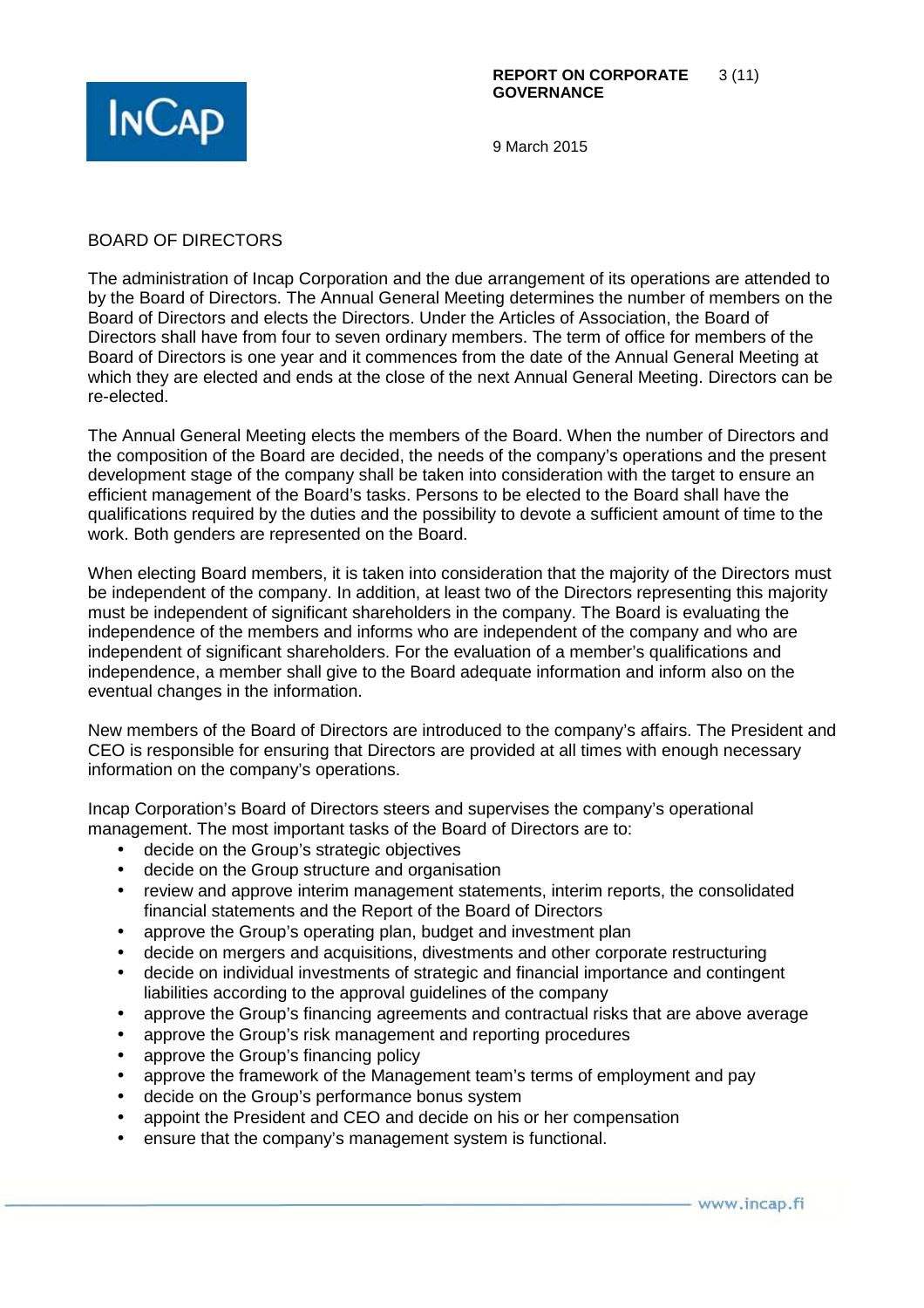

The Board of Directors ensures that the company has specified guidelines for internal control and that the company is monitoring the proper functioning of the control. Further, the Board of Directors ensures that the company has specified the values and ethical principles that the company shall comply with in its operations.

The Board of Directors has drawn up written rules of procedure for its work, describing the major tasks, operating principles and decision-making procedures of the Board of Directors. The Board of Directors meets as required and it has a quorum when at least half of the members are present. The decisions are made by the statutory majority and in case the votes are even, the Chairman of the Board has the decisive vote. The Board will elect the Chairman among its members.

The Board of Directors draws up an action plan and annual calendar for the period between General Meetings. The plan includes among others the meeting schedule and the regular topics of the agenda. The number of the meetings during financial year as well as the average attendance of Directors at the meetings is recorded in the Report of the Board of Directors.

The Board conducts an annual evaluation of its performance and working methods using an internal self-assessment method that is described in the Board's rules of procedure.

The biographical details and holdings of the Directors as well as information on the remuneration paid to Directors and their other financial benefits for the financial year are published in the Annual Report and on the company's website.

The Incap Group does not have a Supervisory Board and the Board of Directors has not appointed committees.

The Board of Directors shall take care of the duties of an audit committee in accordance with the written rules of procedure for its work. In this role, the Board of Directors among others

- monitors the efficiency of internal controlling, internal auditing and risk management
- monitors and controls the reporting process of financial statements and other financial information
- monitors the statutory audit of the financial statements
- evaluates the independence of the Auditor
- prepares the proposal for the election of the Auditor to the Annual General Meeting.

The Annual General Meeting on 10 April 2014 resolved to elect five members to the Board of Directors. Fredrik Berghel, Raimo Helasmäki, Olle Hulteberg, Susanna Miekk-oja and Lassi Noponen were re-elected to seats on the Board of Directors. At its organisation meeting, the Board of Directors elected from amongst its number Lassi Noponen as Chairman of the Board.

#### **Members of the Board in 2014:**

Lassi Noponen (Chairman of the Board) LL.M., MBA, born 1963 A non-executive director, who is independent of the company and its major shareholders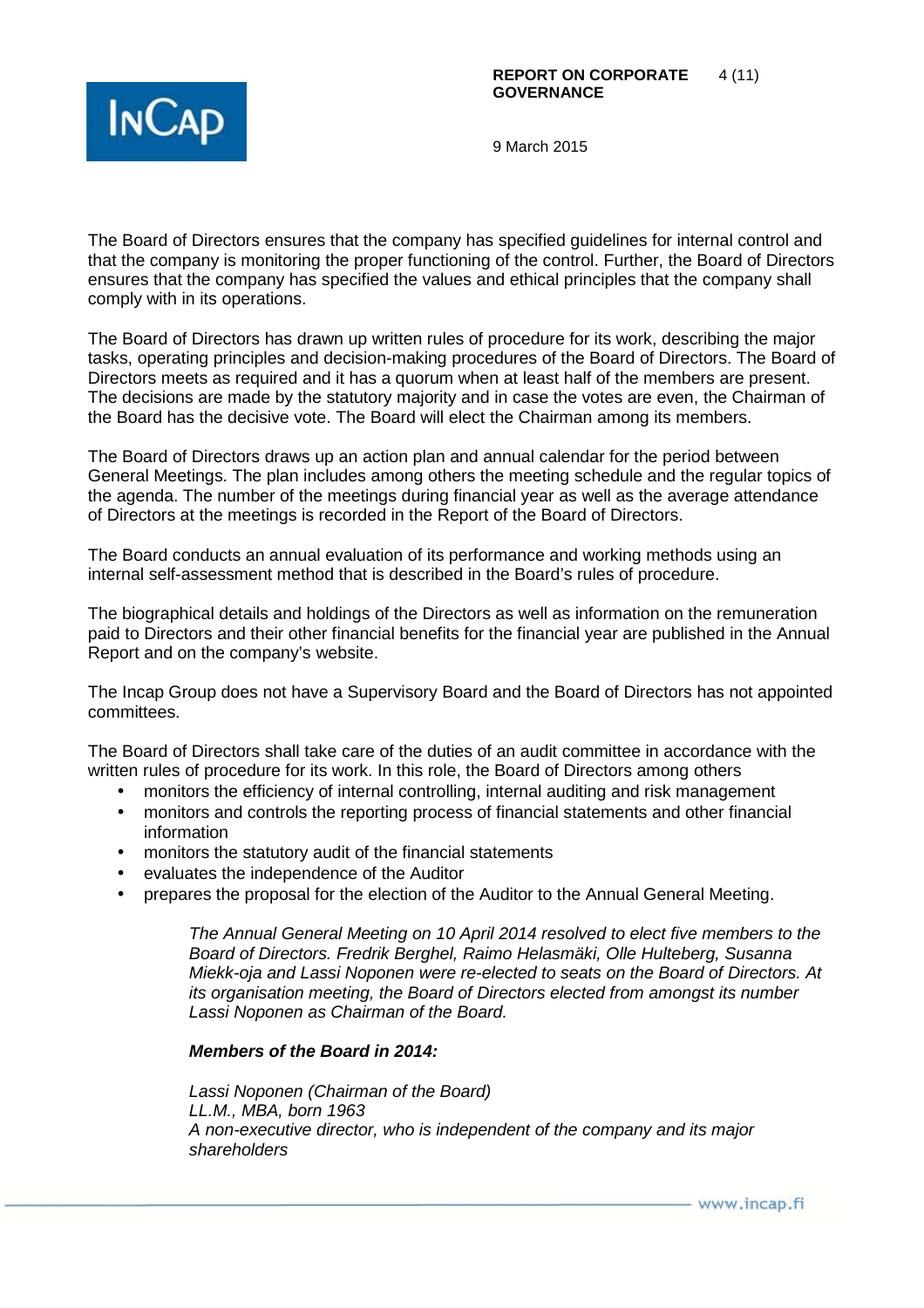

Susanna Miekk-oja M.Sc., born 1950 A non-executive director, who is independent of the company and its major shareholders

Raimo Helasmäki M.Sc. (Eng.), born 1963 A non-executive director, who is independent of the company and its major shareholders

Fredrik Berghel M.Sc. (Eng.), born 1967 Acting president and CEO of Incap Group until 23 June 2014, and after that a nonexecutive director, who is independent of the company.

Olle Hulteberg M.Sc. (Eng.), born 1962 A non-executive director, who is independent of the company.

The Board of Directors convened 27 times in 2014 and the average attendance was 88.1 per cent.

Attendance in meetings and annual remuneration including meeting fees:

| <b>Board member</b>    | Attendance | <b>Remuneration (EUR)</b> |
|------------------------|------------|---------------------------|
|                        |            |                           |
| Lassi Noponen          | 27/27      | 18,750                    |
| Susanna Miekk-oja      | 27/27      |                           |
| Raimo Helasmäki        | 23/27      | 13,125                    |
| <b>Fredrik Berghel</b> | 20/27      | 13,125                    |
| Olle Hulteberg         | 22/27      | 13,125                    |

No meeting fee was paid to the members of the Board in 2014. The 2014 Annual General Meeting confirmed that the annual remuneration paid to the Chairman of the Board of Directors shall be EUR 25,000 and the annual remuneration paid to Directors shall be EUR 17,500. A fee of EUR 200 is paid for each meeting. The salaries and remuneration paid to Directors in 2014 totalled EUR 58,125.

Of the present Board members, Fredrik Berghel and Olle Hulteberg were paid a consultancy fee according to the resolution of the Extraordinary General Meeting held in 2013. The consultancy fee was paid until 10 April 2014, and after that they were paid remuneration of Board members. The consultancy fee paid to Olle Hulteberg in 2014 was EUR 51,336 and to Fredrik Berghel EUR 63,440.

None of the Directors was part of the share-based compensation system.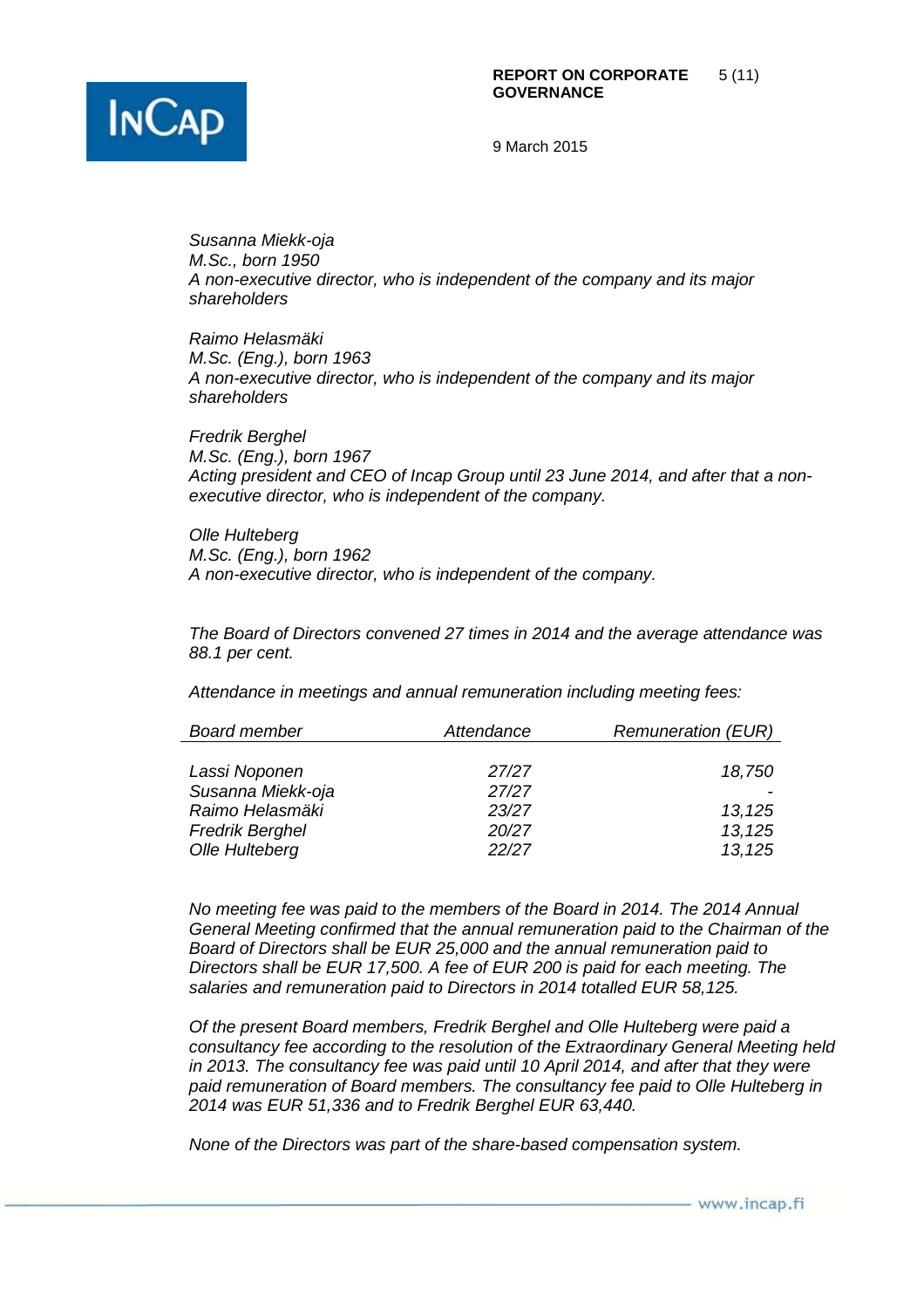

### PRESIDENT AND CEO

The company's line operations are managed by the President and CEO, who carries out his or her duties in accordance with the instructions and regulations laid down by the Board. The President and CEO informs the Board of Directors of the development of the company's business operations and financial situation as well as oversees the legality of the company's operations and accounting and the reliable organisation of treasury management.

The President and CEO is elected by the Board of Directors, which decides on the President and CEO's salary and other benefits. The terms and conditions of the President and CEO's employment are specified in writing in his or her written employment contract that is approved by the Board of Directors. The Chairman of the Board of Directors is the President and CEO's supervisor. The President and CEO participates in Board meetings as a presenting officer, but is not a Board member.

The biographical details and the holdings of the President and CEO are disclosed in the Annual Report and on the company's website in the same extent than the respective information of Board members. In addition, the company publishes the President and CEO's salary and other financial benefits included in his or her contract, shares and stock options received as remuneration, retirement age and the criteria for determining his or her pension, period of notice and the terms and conditions of salary for the period of notice and eventual other compensation payable on the basis of termination.

> As the President and CEO of Incap Group served in 2014 Fredrik Berghel, M.Sc. (Eng.) until 23 June 2014 and after that Ville Vuori, B.Sc. (Eng.), eMBA.

Fredrik Berghel held the position as the acting President and CEO of Incap Group as from 20 September 2013. He has received no separate remuneration for the position of the President and CEO. Instead, he has been paid a consultancy fee of a total of EUR 63,440 in accordance with the consultancy agreement arrangement approved by the Extraordinary General Meeting in 2013. The consultancy fee paid to him during the period in his position of President and CEO 1 January – 23 June 2014 amounted to EUR 63,440. At the end of the financial year 2014, Fredrik Berghel held through Inission AB a total of 40,707,563 shares, or 37.3%, of all shares of Incap Corporation.

The salary paid to Ville Vuori in 2014 amounted to a total of EUR 75,264. According to the executive contract, the chief executive's period of notice is three months when the duration of employment is less than 12 months and six months after that. If the contract is terminated by the company, he will be paid the salary during the period of notice. The retirement age of the President and CEO is determined in accordance with the Employees' Pensions Act.

#### OTHER MANAGEMENT

The Incap Group's Management team assists the President and CEO in the management of line operations and participates in the preparation of matters that are to be dealt with by the Board of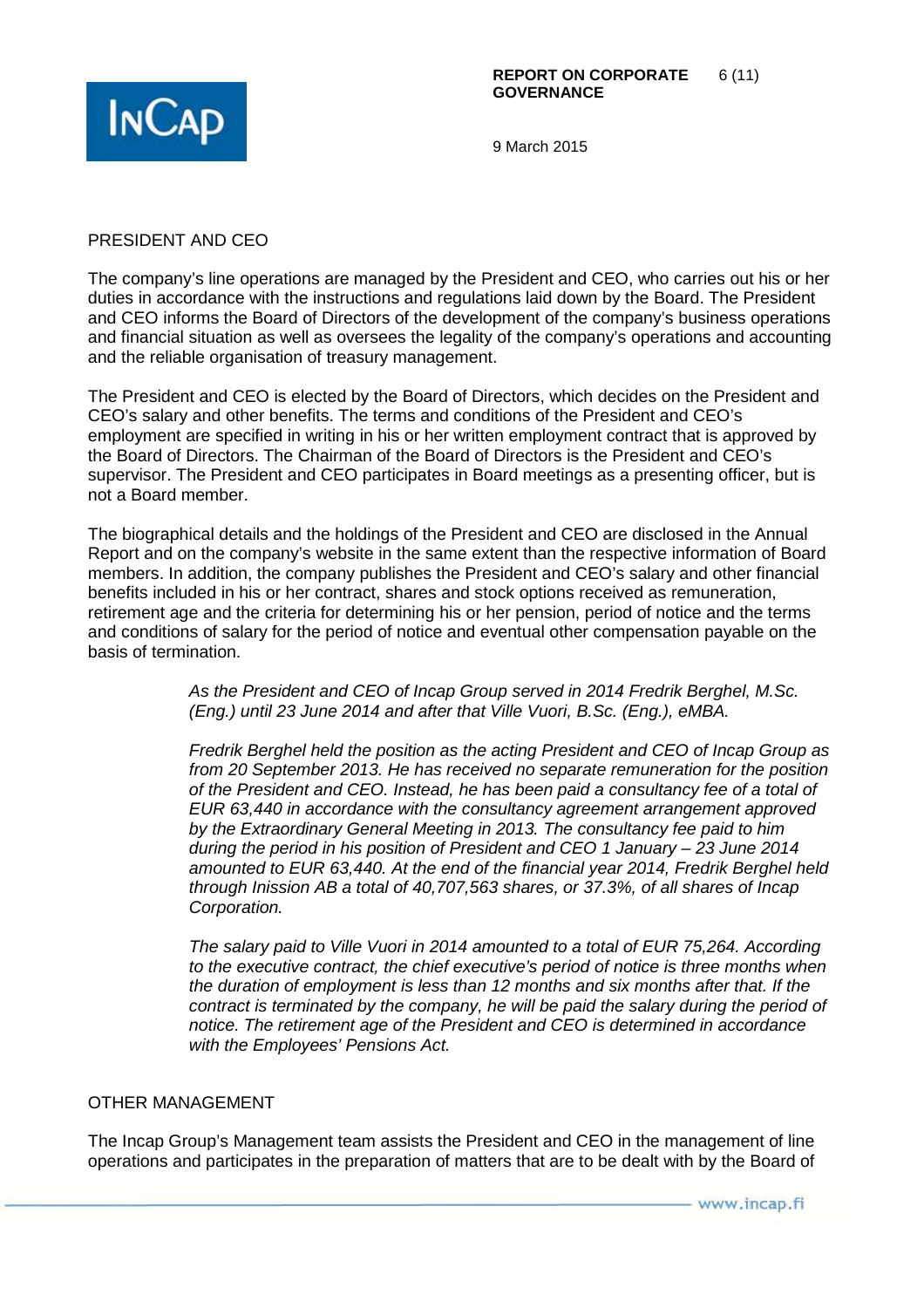

Directors. In addition to the President and CEO, the Management team includes the executives in charge of the company's different functions. The members of the Management team are appointed by the President and CEO, who also decides on the terms and conditions of the employment and salaries of the Management Team's members following the one-over-one principle. The Management team meets regularly under the direction of the President and CEO, following the general guidelines of the Board of Directors.

The composition of the Management team with the members' biographical details and areas of responsibility as well as the members' holdings are disclosed in the Annual Report and on the company's website.

> In 2014, salaries and other employee benefits paid to the Management Team members amounted to EUR 454,164. The share of fixed salary was 100%.

Management team members, responsibilities and period of membership:

Murthy Munipalli **Indian operations** 

Ville Vuori **President and CEO, as from 23 June 2014**<br>Priit Kadastik **Princes CEO, Princes CO** 17, until 23 May 2014 IT, until 23 May 2014 Siret Kegel **Kuressaare factory, quality, until 31 July 2014** Kirsti Parvi **Finance and administration** Susanna Pyykkö HR, until 31 December 2014 Vesa Tammela Vaasa factory, until 31 December 2014

## REMUNERATION AND INCENTIVES

Information on the remuneration and other financial benefits of the Board of Directors as well as the total number of shares and stock options held by the President and CEO and the Management team are published in the Annual Report and on the company's website.

The main criteria concerning the compensation system covering the President and CEO and other executives are decided upon by the Board of Directors and they are disclosed in the Annual Report and on the company's website.

> At the close of the financial year 2014 the Board members and their interest parties, the President and CEO and the Management Team own a total of 41,552,421 shares. Members of the Board of Directors and the Management Team have no stock options.

> The company had no special incentive plan. President and CEO Ville Vuori is paid an incentive amounting to maximum 40% of his annual salary. During the financial year 2014, there were no incentives paid to the President and CEO.

> The share-based reward system launched in 2009 became void in January 2014 and no options were used to subscribe shares.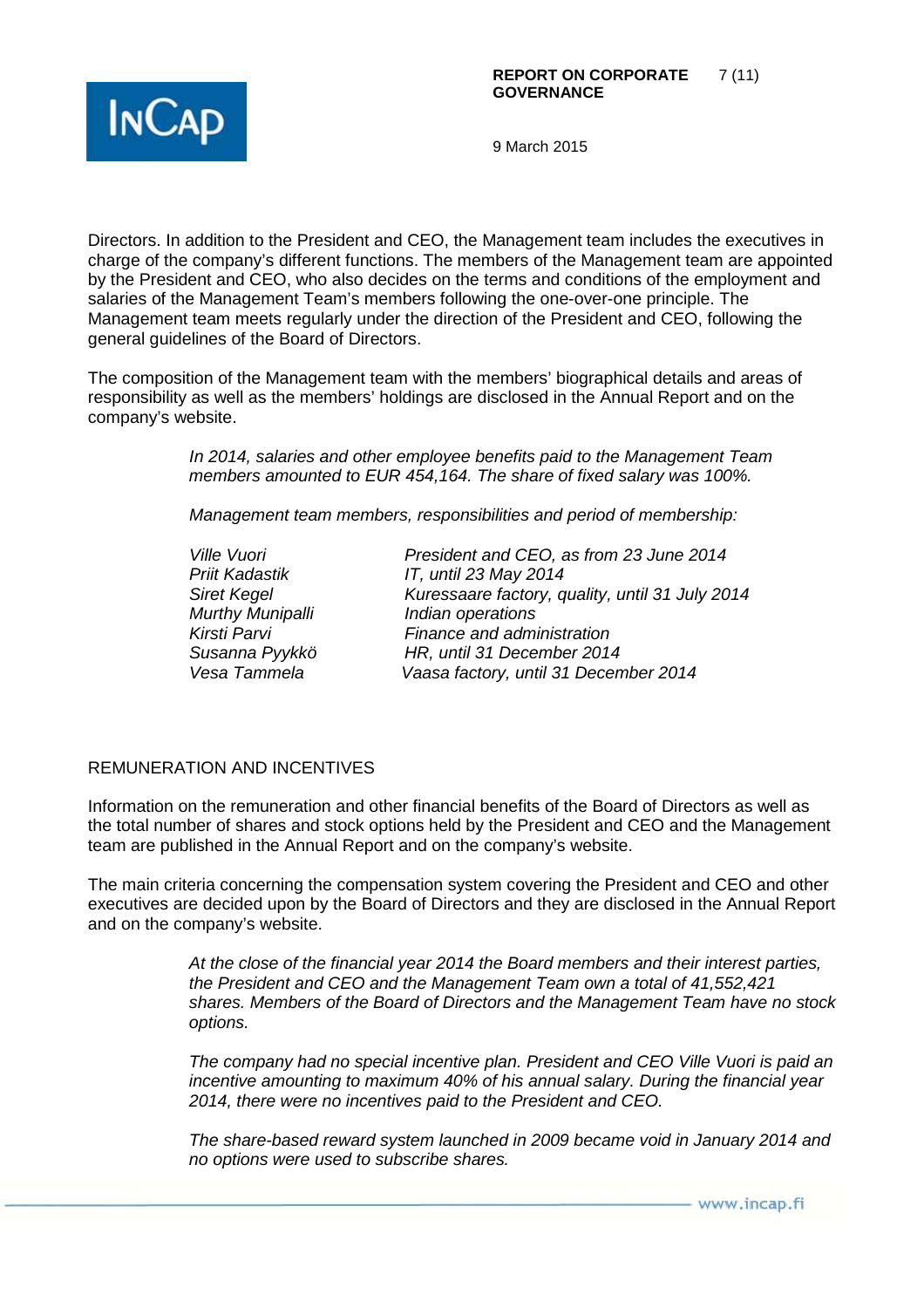

#### RISK MANAGEMENT

The objective of Incap Corporation's risk management is to observe and analyse factors that have a negative impact on the achievement of the company's goals in the long and short run, and take measures to minimise and postpone or eliminate the risks. Risk management is part of the company's control system. The principles of the company's risk management are specified in writing. The supervision of business risks is part of the normal tasks of the management team and the Board of Directors.

Essential features in risk management include coverage of control and actions, systematic approach, essentiality, continuity, competence, traceability and documentation.

Significant short-term risks and uncertainties relating to business operations are described in interim reports and financial statement releases. Moreover, the Board evaluates the most important risks and uncertainties in the Report of the Board of Directors.

### INTERNAL CONTROL

The Board of Directors at Incap Corporation is responsible for determining operating principles for internal control, as well as for monitoring internal control. Internal control is executed at different levels at Incap by the Board of Directors, management and personnel.

The objective of internal control is to assure the management that the following items are under control:

- Operations are effective, functional and in line with the strategy.
- Financial reporting and information given to the management are reliable, complete and upto-date.
- Financial reports issued by the company give substantial and correct information on the company's financial position.
- The company operates according to specified internal operating instructions.
- The Group follows laws and regulations, as applicable.

The President and CEO, and the directors of different operations are responsible for arranging adequate control actions, as well as training related to the observance of orders in their units. Moreover, they make certain that bookkeeping and administration in their own areas of responsibility comply with the laws, Group's operating principles and the instructions and orders given by the Board of Directors at Incap Corporation.

Incap's internal control consists of operations by the Board and the management team, as well as of different financial and accounting operations. There are defined control actions for every level of organisation. Their purpose is to ensure that all applicable laws, regulations, internal operating instructions and ethical principles are observed. Control actions refer to the operating instructions and procedures that are used to ensure that the management's orders are obeyed. These actions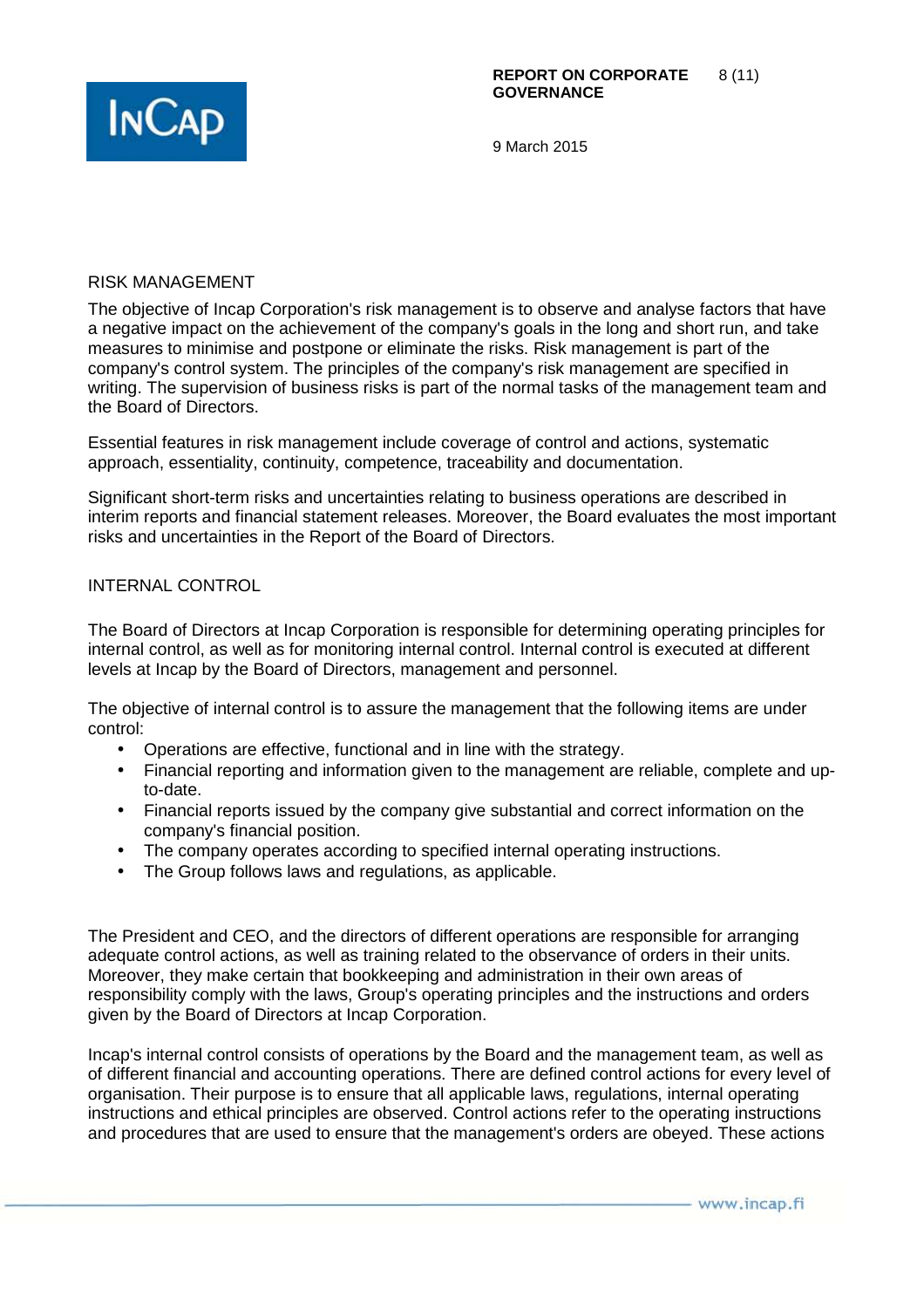

include, for instance, approvals, authorisations, inspections, balancing, performance monitoring, protection of property and division of tasks.

Individual operations are monitored continuously with separate evaluations, such as audits of the accounts, supplier audits made by customers, as well as with external and internal quality audits.

The internal control of financial reporting is performed by the Group's financial department. The Group's financial and controller functions monitor that the financial reporting processes and control instructions are observed. Moreover, the financial and control functions monitor the correctness of external and internal financial reporting.

Besides the Group's external and internal reporting, the financial department is responsible for financing, hedging against currency risks and transfer pricing.

Financial reporting aims to produce up-to-date and relevant information for decision-making. The company's reporting is based on IFRS standards. The interpretation and application of accounting standards is centralised in the Group's finance and administration function. The standards were used as the basis when creating Group-wide recognition principles, as well as reporting and accounting standards. The controlling function, which is part of the financial department, provides the whole organisation with instructions on the general principles for monthly reporting. In addition, it is responsible for special reporting instructions related to budgeting and forecasting. The Group's financial department distributes internal instructions on the processes and practices related to financial reporting. The finance and administration function also provides other organisations with focused training related to practices and changes in financial reporting.

Another task of the Group's financial department is to take care of accounting and reporting for the Finnish parent company. External accounting and reporting of the Estonian subsidiary are managed by the local financial department, but internal accounting is managed by the Group's financial department. Internal and external accounting tasks at the Indian subsidiary are managed by the local financial department. The subsidiaries report actual figures on a monthly basis to the Group's reporting system. Consolidated financial statements are compiled with a tool chosen for consolidation and reporting. The Group's financial department draws up actual reports and forecasts that are part of the Board of Directors' documents used at monthly meetings.

The Group has no specific organisation for internal auditing due to the scope of its business. When needed, the audit service is acquired from an external auditing service provider selected by the Group's Board of Directors.

> No internal audits were organised during 2012-2014 neither with own resources nor with external service.

# INSIDERS

The Incap Group's Guidelines for Insiders comply with the NASDAQ OMX Helsinki's Guidelines for Insiders, which came into effect on 1 July 2013, and they have been posted on the company's website. The Guidelines for Insiders have been distributed to all insiders and compliance with the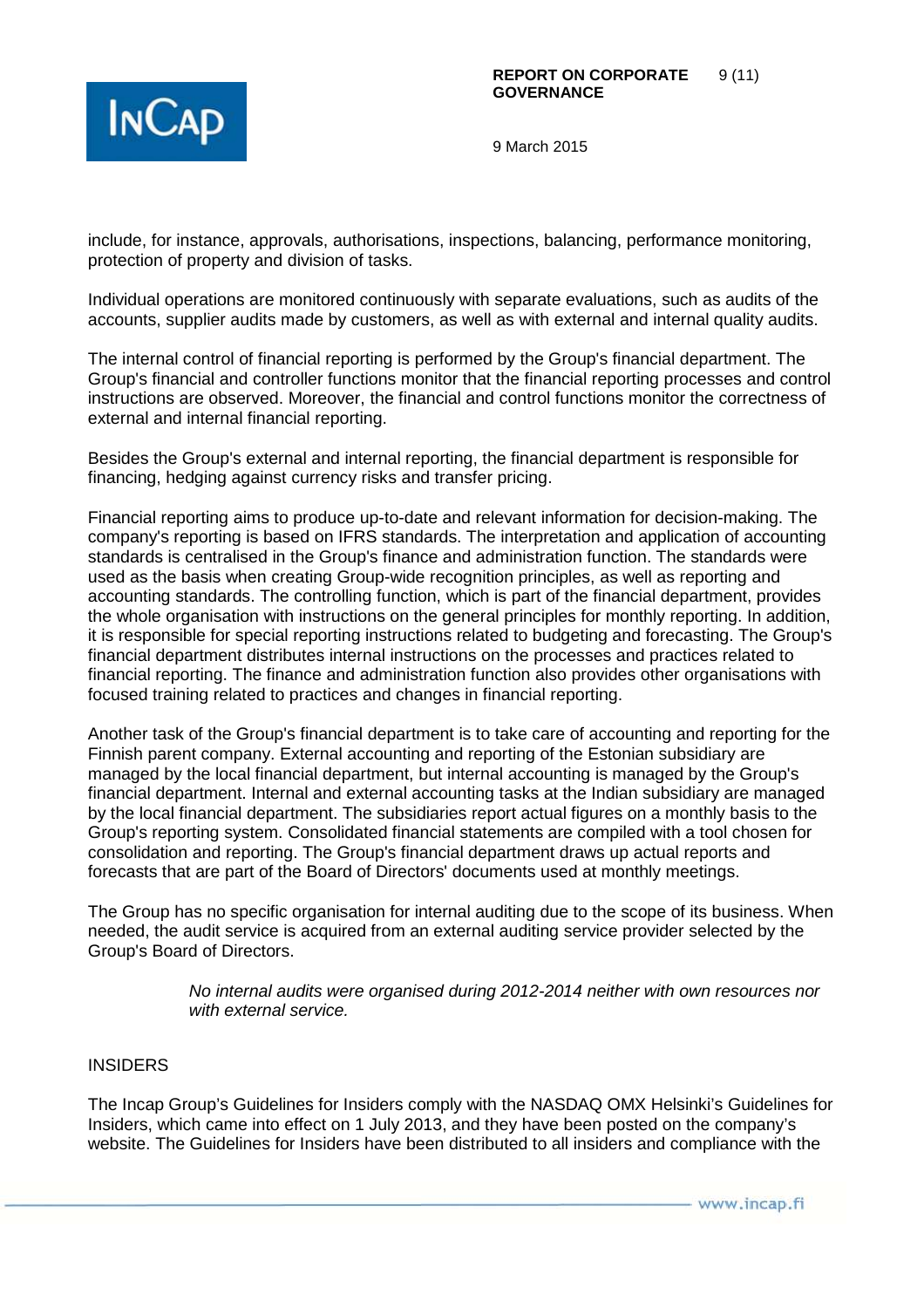

Guidelines is supervised by, for example, inspecting the information on and trading by insiders once a year.

According to the company's Guidelines for Insiders, permanent insiders may not trade in the company's shares or equivalent securities in the 21-day period before the publication of an interim report or the financial statement bulletin. The appropriate time for such trading is within 28 days from the publication of an interim report and financial statement bulletin, nevertheless with the provision that a person who is a permanent insider does not have in his or her possession at that time any other insider information. The members of the Board of Directors and the Management team as well as the secretary to the Board of Directors must always ascertain the appropriateness of their own trading by checking with the person in charge of insider issues prior to ordering the purchase or sale of shares. Persons who are temporary insiders must not engage in trading in the company's shares during the time when they are insiders participating in a particular project.

The Group's permanent insiders are recorded in a register kept by Euroclear Finland Ltd. (former Finnish Central Securities Depository Ltd.). The register is divided into a public and non-public register. The public register includes the members of the Board of Directors, the Auditor and the deputy Auditor, the President and CEO and the Management Team. The non-public register includes the secretary of the Board and Incap employees who have regular access to insider information in the course of their duties and whom the President and CEO has specified as insiders. A register of project-specific insiders is kept by Corporate Administration.

## AUDIT

The primary purpose of the audit is to confirm that the financial statements give a true and fair view of the company's result of operations and financial position. In addition, the Auditor inspects the legality of the company's administration.

The Auditor is elected each year at the Annual General Meeting for a term that ends at the conclusion of the next Annual General Meeting. The proposal for Auditor made by the Board of Directors or by the shareholders having at least 10% of the companies votes will be published in the Notice of Meeting provided that the candidate has given his or her consent to the election and that the company has received the information in good time so that it can be included in the Notice of Meeting. If the candidate for an Auditor is not known to the Board at that time, a proposal made in a similar manner will be announced separately.

The fees paid to the Auditor, as well as the fees paid for non-audit services, if any, are reported in the Annual Report and on the company's website.

> The 2014 Annual General Meeting re-elected as the company's Auditor the independent firm of accountants Ernst & Young Oy. The Auditor was paid in 2014 a total of EUR 54,226 in audit fees and EUR 7,583 for other services.

#### COMMUNICATIONS

In connection with its financial statements and report of the Board of Directors Incap will release a separate report on the corporate governance. Information on the issues addressed in the